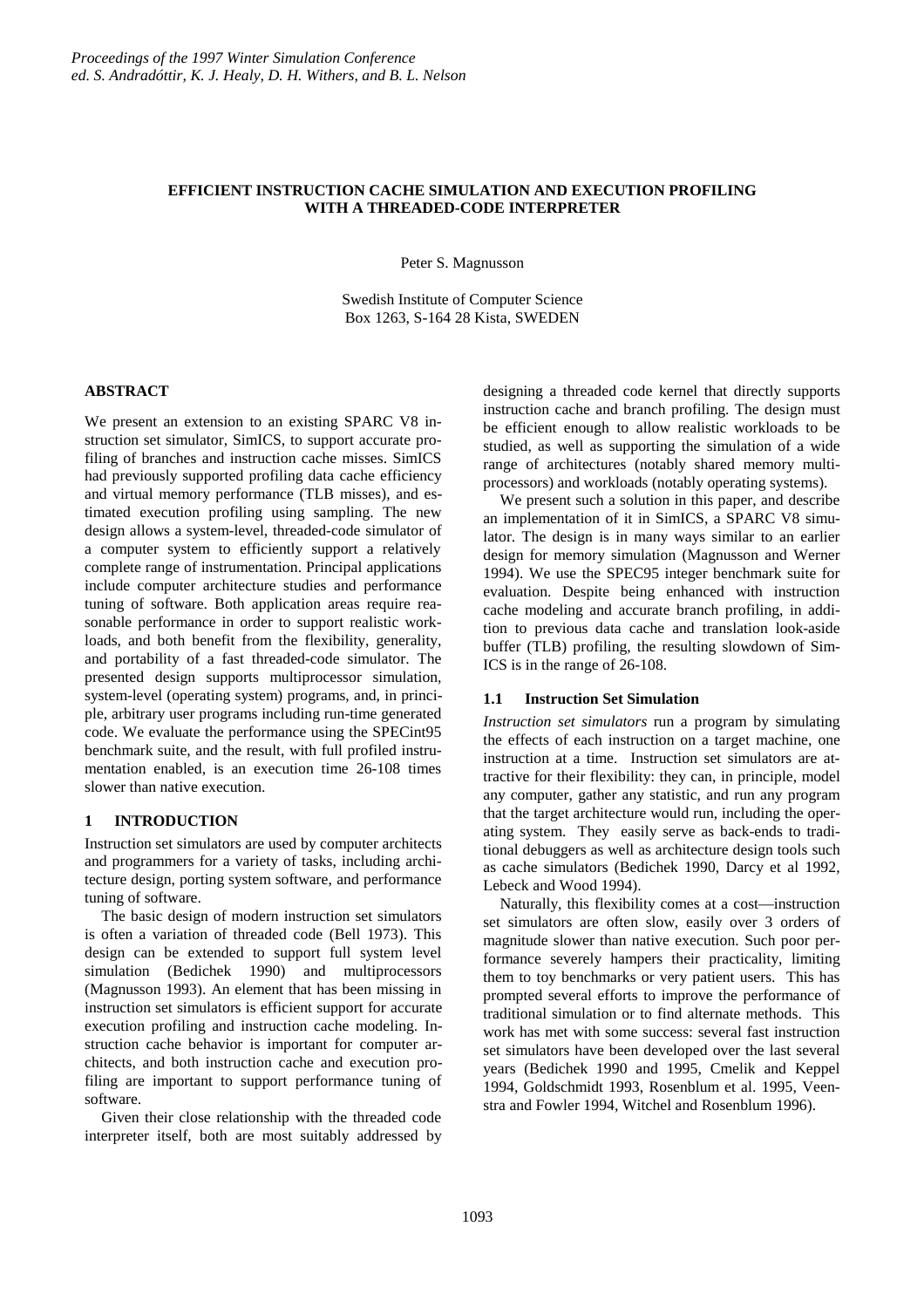### **1.2 Instruction Caches**

An execution profile showing the frequency of execution of any line of code is a traditional component in performance tuning, and will be meaningful to most experienced programmers. The importance of instruction caches for performance, on the other hand, is less widely known. Relatively recent studies, such as one by the RS/6000 group at IBM (Maynard et al. 1994), has shown that instruction cache behavior is often a significant factor for commercial workloads. In another commercial system study that the author participated in, between a third and a half of potential performance was lost to poor instruction cache behavior (Werner and Magnusson 1997).

The remainder of this paper organized as follows. Section 2 describes SimICS, an instruction set simulator that we will use as our simulator platform. In section 3 we describe the SPECint95 benchmark suite, eight programs which we use as our basis for performance evaluation of the final design. Section 4 is the core of the paper. It describes the algorithms and data structures used to extend the threaded code interpreter core of Sim-ICS. Section 5 presents the performance of SimICS with full instrumentation enabled, and contrasts it with native execution. We conclude in section 6.

## **2 SIMICS**

SIMICS is an instruction set simulator developed at the Swedish Institute of Computer Science (SICS) that simulates multiple SPARC V8 processors and supports multiple physical address spaces, system-level code, and emulation of the SunOS 5.x execution environment (ABI) for direct analysis of user-level programs. SimICS itself is sequential, allowing it to be fully deterministic, a crucial feature for an instrument. SIMICS is publicly available at http://www.sics.se/simics/

The main design principle of SimICS is to have a core which is both general and efficient, and thus inevitably very complex, in such a way that even advanced users need only have a rough idea of how it works. This allows SimICS to be reasonably efficient, with a slowdown of 50-200, and yet provide several hooks for end-user extensions that can effectively benefit from this performance.

### **2.1 Interpreter Core**

The core of SimICS is a hand-written threaded-code interpreter. The simplest interpreters execute programs by running a central fetch-decode-execute loop. Threaded code, in contrast, separates the decode and dispatch tasks, thus reducing the cost for decoding and allowing for innovative dispatch techniques (Bell 1973, Klint 1981).

When applied to instruction set simulation, the target program, in object code format, is translated to an intermediate format which is in turn interpreted. Whereas the target instruction set is designed for interpretation by hardware, the SimICS intermediate format is designed to be easy for software. For each intermediate format instruction there is a small segment of code, called a *service routine*, that emulates the effects of that instruction, as well as performing any administrative tasks for the simulation.



Figure 1: SimICS Interpreter Core

Figure 1 illustrates the main principles. The design is a variation of Bedichek's (Bedichek 1990, Magnusson and Samuelsson 1994). The target code consists of instructions for the target architecture. These are (1) lazily translated to a fixed-sized, 64-bit format (2) consisting of a 32-bit pointer to a service routine (3), and 32 bits of parameter space. These parameters generally contain offsets into a register file (not shown) and/or constants. The choice of a 32-bit parameter field allows for a pointer if more space is required.

The service routine (3) begins execution with its 32 bits of parameter in a specific global register. It does its thing and when finished performs two simple but key operations in its *epilogue* (4). First, it checks for an event by decrementing a time-to-next-event counter, and, if no event is due, fetches a pointer to the next service routine together with its parameter through by using the intermediate code pointer (5), and jumps to the address contained in the first.

Fall-through execution is modeled by simply incrementing the intermediate code pointer. Branch instructions must calculate a new intermediate pointer first. Note that the figure includes two pointers, PC and nPC, in order to support an architecture with branch delay slots (SPARC 1992).

Most service routines are simple, typically 15-30 host processor instructions, of which 6 constitute the standard epilogue (4). This sets an upper limit on performance for this technique of about 20 times slower than native execution. Achieving significantly better performance than this requires more sophisticated translation, including run-time generation of host code (Magnusson 1993, Witchel and Rosenblum 1996).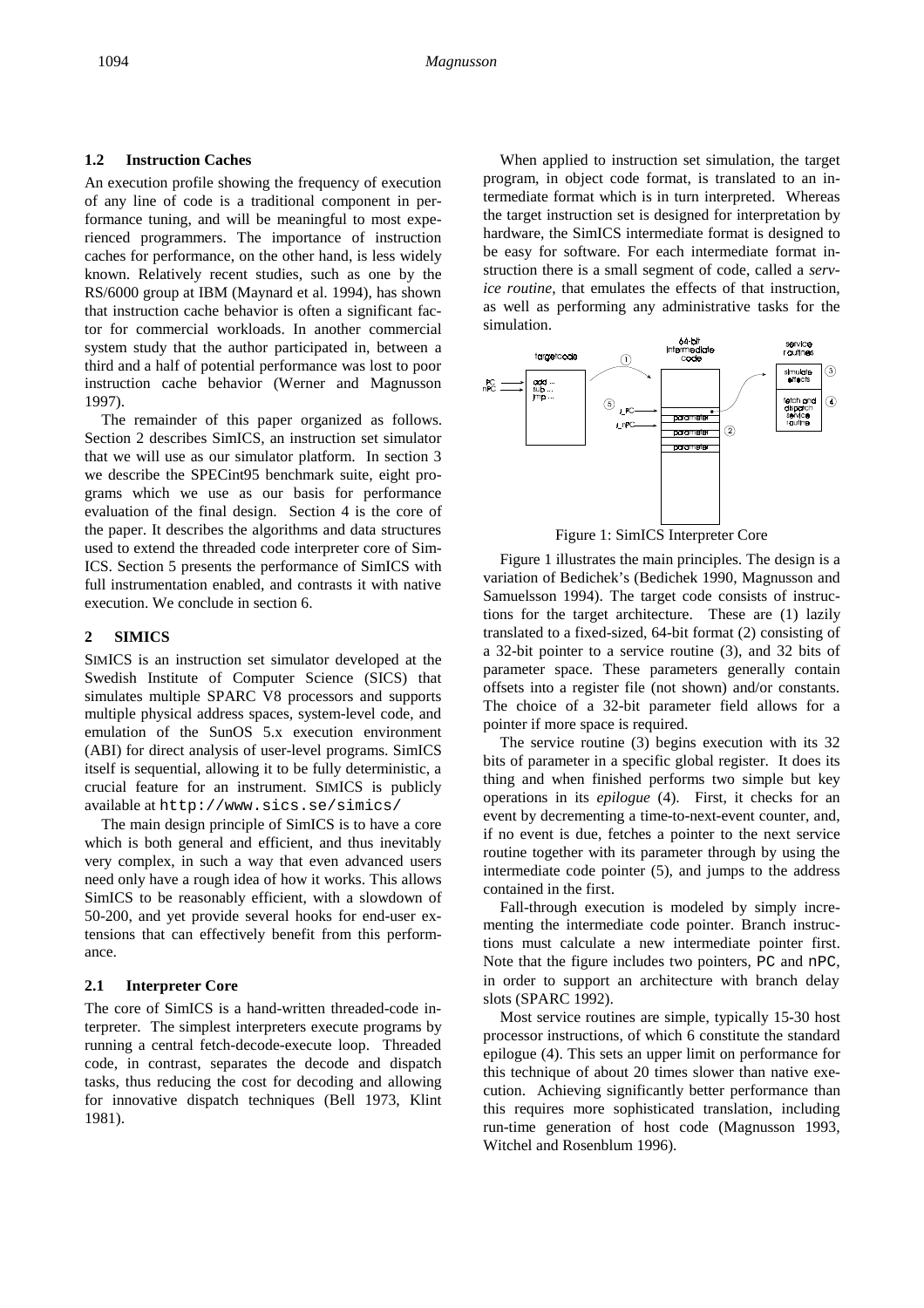|                               | o      |           |         |           |        |         |         |         |  |
|-------------------------------|--------|-----------|---------|-----------|--------|---------|---------|---------|--|
|                               | go     | m88ksim   | gcc     | compress  | li     | ijpeg   | perl    | vortex  |  |
| <b>Instructions</b> (1000:s)  | 512297 | 131531    | 1221510 | 38363     | 185427 | 1986703 | 2361542 | 2410224 |  |
| Data cache miss rate          | 0.12%  | 0.88%     | 1.0%    | 3.4%      | 1.7%   | 0.55%   | 1.4%    | 0.72%   |  |
| Instr. cache miss rate        | 0.11%  | $0.000\%$ | 0.12%   | $0.000\%$ | 0.000% | 0.001\% | 0.000\% | 0.072%  |  |
| <b>Unique instructions</b>    | 12348  | 2676      | 33439   | 722       | 1485   | 3118    | 8140    | 15339   |  |
| Size of binary (Kbyte)        | 750    | 1138      | 3352    | 257       | 417    | 1304    | 906     | 2920    |  |
| <b>Instr:s per TLB miss</b>   | 2464   | 29326     | 1268    | 1444      | 816860 | 67951   | 1868    | 384     |  |
| <b>Native execution (sec)</b> | 3.2    | 0.5       | 8.1     | 0.1       | 1.0    | 8.3     | 14.5    | 13.0    |  |
| <b>Branches</b> (1000:s)      | 52779  | 19969     | 189037  | 4461      | 28298  | 166501  | 383110  | 321047  |  |
| relative on page              | 75%    | 68%       | 73%     | 79%       | 65%    | 67%     | 68%     | 65%     |  |
| relative off page             | 13%    | 16%       | 12%     | 0.42%     | 7.6%   | 20%     | 13%     | 16%     |  |
| absolute on page              | 1.0%   | 2.2%      | 6.2%    | 21%       | 20%    | 1.1%    | 2.6%    | 2.2%    |  |
| absolute off page             | 11%    | 14%       | 9.0%    | 0.039%    | 7.5%   | 11%     | 16%     | 16%     |  |
| <i>annulled instructions</i>  | 6688   | 2370      | 29816   | 521       | 3716   | 14954   | 50350   | 22382   |  |

Table 1: Characteristics of the SPECint95 Programs

SimICS emulates a SunOS 5.x kernel by explicitly emulating common system calls. This includes support for running multiple programs (multitasking) as well as running programs on several processors (multiprocessing). SimICS can also disable Unix emulation and run system-level code; the SPARC port of Linux can run unmodified on SimICS.

### **3 BENCHMARKS**

The most common use for SimICS that we anticipate is to support advanced performance debugging. A representative workload is therefore the SPECint95 benchmark suite from the Standard Performance Evaluation Corporation. This suite consists of 8 compute-intensive programs that emphasize the performance of the processor and memory system. We've compiled them using GCC version 2.7.2.1, with the "-O2 -g -static" flags. GCC is not the fastest SPARC compiler, but has the advantage of not only being widely available, but old versions tend to be available also, simplifying future repetition of experiments.

The SPECint95 programs can run with one of three input data sets: test, train, and reference. *Test* input is self-explanatory, *train* input is meant for profile-driven compilation, and *reference* input is for computer manufacturers to use for publishable results. We chose to use the *train* input data as these are large enough to be significant yet more manageable for experimentation than *reference* data sets.

Table 1 gives some detailed characteristics on each program. All quantitative data given on the SPECint95 programs in this paper have been gathered using SimICS. The native execution times were measured on an Ultra Enterprise, with four 248MHz UltraSPARC-II processors and 1Gb main memory, using the system *time* facility and taking the median of five runs. The "unique instructions" count is the number of code addresses that were actually fetched. The binary size is of the nonstripped, statically linked program. Instructions per TLB miss indicates the frequency of misses to the address translation cache; the number is the average distance in instructions between misses, which are caused by either instruction or data accesses. All percentages are relative to number of instructions.

For the evaluation in this paper, we've modeled the first-level data and instruction caches of the Super-SPARC processor (16 Kbyte 4-way associative data cache with 32-byte cache lines, and 20 Kbyte 5-way associative instruction cache with 32-byte lines and 64-byte tag allocation). The translation lookaside-buffer we model is fully associative with 64 entries, also corresponding to the SuperSPARC processor.

#### **4 BRANCH SIMULATION**

In general when profiling code, we have the choice of counting basic blocks or jumps, or a mixture. An execution diagram consists of a weighted directed graph, where the weights of the nodes correspond to the number of times the corresponding basic block has been executed, and the weights of the arcs to the number of times the corresponding branch was taken. For any given node, the sum of the input arcs equals the weight of the node equals the sum of the output arcs. As shown by Ball and Larus (1992), the node weights can always be deduced by the arc weights, but not vice versa. Also, the minimum cost to gather the necessary information to reconstruct the diagram is generally achieved by a mixture of arc and node counters in the code. However, node counters requires identifying all basic block entry points, which is difficult in the general case. Thus, a practical and reasonably efficient method to generate an execution diagram is to count all taken branches.

Furthermore, to simulate the instruction cache we need to check the validity of all branches, explicitly or implicitly.

Therefore, we choose to perform an operation on every taken branch that:

- increments a counter for that branch,
- checks access rights, and
- checks instruction cache and TLB presence of the target instruction.

We begin by stating some "known" characteristics of mainstream computers: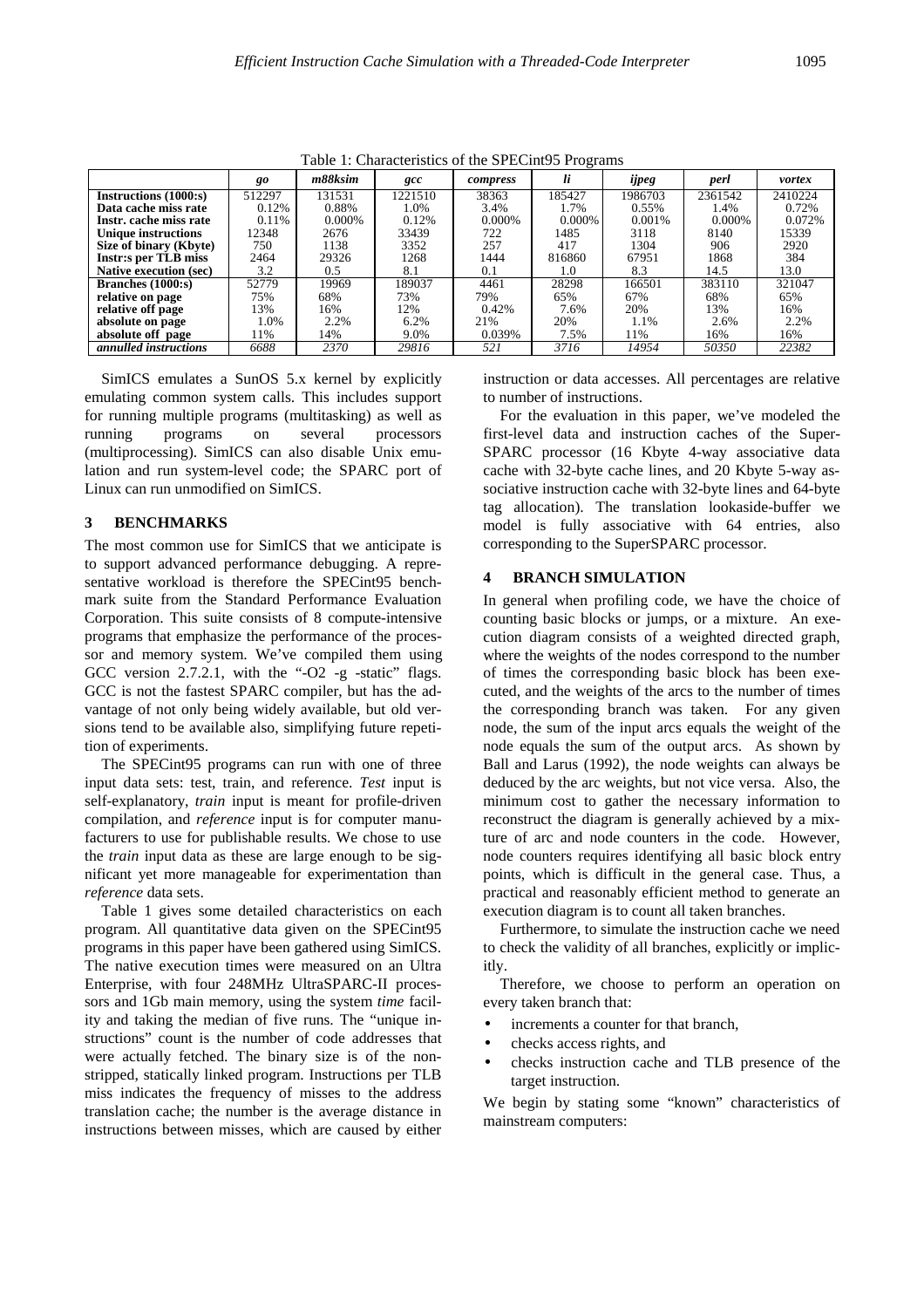- instruction cache misses are expensive on the target machine,
- the most common branch type is an onpage, PC-indirect conditional jump, and
- changing page is infrequent.

A "page" here is the largest sequence of instructions guaranteed to be contiguous in both virtual and physical address space. For our target, this is 4kbyte, or 1024 instructions.

Table 1 also shows some statistics from our benchmarks to support our branch-related claims. In the table we classify branches as either relative or absolute, and with targets being either on the same page as the branch instruction or another page (off page). On the SPARC architecture, relative branches are fixed offsets from the program counter, and absolute branches are register indirect. The numbers are all dynamic, i.e. they classify taken branches. For completeness, the last line of the table shows thousands of annulled branches. These correspond to untaken branches where the instruction in the *delay slot* of the branch instruction is ignored (annulled). From Table 1 we can deduce that we should optimize for the case of relative on-page branches, but that none of the branch types are systematically rare enough to be ignored.

Comment: Any system-level simulation involves three address spaces, which we shall call *logical, physical,* and *real*. The logical (or *virtual*) address space is the one seen by a traditional, user-level program. For every access, these must be translated to a corresponding *physical* address. The *real* address is the location of simulated data in the virtual address space of our simulator process.

#### **4.1 Branch Simulation Overview**

Figure 2 illustrates the major control flow for simulating branches. A service routine is dispatched based on the contents of intermediate code (1). If the branch is taken, the instruction hache table is first checked (2), which, if successful, will immediately provide any information needed. This data structure will be described in Section 4.3 (where we will also explain why *hache* is not a misspelled *hash*).

If this lookup fails, a general branch miss handler is invoked (3). It will confer with several general modules—4, 5, and 6. These all have in common that they may be replaced (dynamically at run-time if so desired) by code written by an end-user of the simulator, using a set of simple programming interfaces.

The first module is the TLB (translation look-aside buffer) which handles translation from virtual to physical addresses (4). In our basic configuration, this simulates a simple, 64-entry TLB with round-robin replacement.



Figure 2: Branch Simulation Overview

The second module is the branch prediction simulator (5), which is optional but gives some support to simulating simple branch prediction schemes.

Finally, the memory hierarchy (6) is passed a memory transaction for an instruction fetch from the target address. This module typically simulates an instruction cache or a shared data and instruction cache, possibly also modeling cache coherency between multiple processors.

The general branch miss handler will update the instruction hache table unless either of modules 4, 5, and 6 have vetoed such insertion. Thus, the hache table serves as a filter, handling the common cases efficiently and invoking complex modules only when something "interesting" occurs.

#### **4.2 Deducing the Execution Profile**

We mentioned earlier that a set of branch arc counters are sufficient to deduce the execution graph. We now describe more precisely how this works.



Figure 3: Execution Profile Deduction

An execution profile is a list of instruction addresses and for each instruction a count of how many times it has been executed. Given a set of arc counters, we can deduce a profile for any execution diagram using the following relationship, see Figure 3:

$$
E(B) = E(A) + BT(B) - BF(A).
$$

A and B are two consecutive instructions, BF(A) is the number of taken branches *from* instruction A, BT(B) is the number of taken branches *to* instruction B, and E(A) is the number of times instruction A was executed.

An execution profile can thus be deduced from a recursive relationship. This recursion starts with BT() at the beginning of a page, because we do not allow "fall through" execution across page boundaries. That is to say, every execution across a page boundary is explicitly represented by a from-to arc.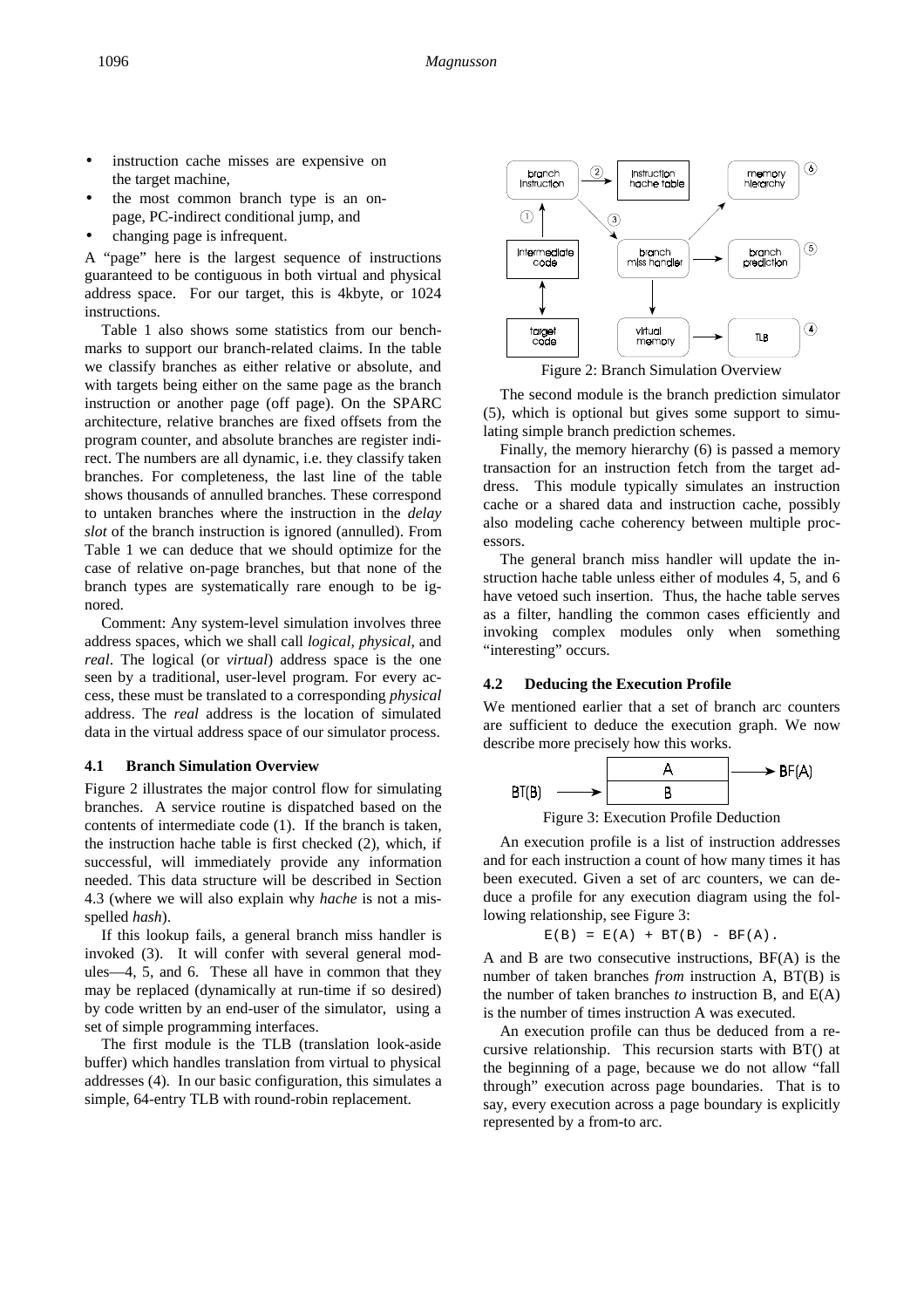The situation is complicated in practice by the simulator being interactive and supporting both multitasking and multiprocessing. Thus, there arise several special cases where the nature of the "branch" becomes unclear. For example, a trap instruction can be viewed as an indirect branch over the contents of the trap table. We resolve such issues, as they occur, into a *compensation table* which is permitted to contain branches where either source or target is undefined.

#### **4.3 Instruction Hache Table**

Changing pages requires recalculation of intermediate program pointers, including possibly simulating a TLB miss. Within a page, we take advantage of the colinearity of virtual, physical, and intermediate program addresses. Thus, we set:

$$
v\_diff = PC - (i_PC >> S),
$$

where S is the difference between the sizes of a target instruction and the intermediate code format, in base 2 logarithm. In our case, target instructions are 4 bytes and intermediate code is 8 bytes, so S is 1. We keep the value v\_diff in a global register. PC is the (virtual address) program counter, and i\_PC its corresponding intermediate code pointer (see Figure 1).

(A variable-length instruction set would require a different scheme for v\_diff, but the implementation of c\_diff should be applicable; the important characteristic for c\_diff is that an intermediate code location corresponds to a unique physical address.)

Thus, as long as we remain on the same page, the virtual address of our program counter can always be reconstructed as follows:

 $PC = v\_diff + (i_PC >> S),$ 

when we change page we reevaluate  $v$  diff, otherwise we thus allow PC and nPC to be implicit in our intermediate code pointers. This saves updating them for every interpreted instruction. An alternative would be to maintain a separate pointer to the current virtual code page, but in that case we would need a second pointer for the current intermediate page since the latter is arbitrarily aligned—its size cannot be a simple multiple of a host page because it needs special case intermediate code pointers past its end to handle events including fallthrough execution to the next page.

Given that we need to update v\_diff on every change of page, we can use a similar trick to implement a hash table.

Since we wish to count every taken jump, this means that we need to locate a "from-to" pair. We choose to identify these by their physical, as opposed to their virtual, address since thereby we're independent of how the virtual memory is implemented.





We locate this pair in a table, see Figure 4. We call this table a *hache* table, since it caches data from a slower, complete data structure using a small hash table. Another similarity with caches is that the presence of an entry can have a semantic implication. The hache table consists of two sets of two words, separated by a fixed distance (3) known at compile time. We make this hache table as large as an intermediate code page. Notice how each entry in the first half (1) is as large as an intermediate code entry in Figure 1. Thus, we can use the same trick as we used with  $v$  diff, namely, we form c\_diff:

```
c diff = (\text{page}(PC) \ll S) - i PC +
         code_table_start,
```
which allows us to form the hash table lookup function simply by adding  $i_PC$  and  $c_d$  iff to get the address of (1). The page() function gives the offset on a page, which in our case is the lower 12 bits.

The first set of two 32-bit words contains the source and target addresses of the branch arc (stored pre-translated to intermediate code pointers) and a counter. We can fit a counter since 12 bits of the source address are redundant as the hash table is direct-mapped on 10 bits, and the bottom 2 bits are always zero since instructions are word-aligned. We form a tag comparison as follows:

$$
(i_PC_{\text{arg}} \land \text{target})
$$
  
 $((i_PC_{\text{src}} \land i_PC) \& \sim 0x7ff),$ 

where we use logical operators expressed in C syntax: the "^" operator is bitwise exclusive or, "∼" is bitwise not, and "&" is bitwise and. This expression compiles to 4 host instructions.

Essentially, we compare the top 21 bits of the current instruction pointer in parallel with all the bits of the target instruction pointer, and if both match (i.e. the result is zero) then we have a "hit".

Notice that since 12 bits are redundant, comparing 21 bits is one bit too many. We use the  $12<sup>th</sup>$  bit as an overflow bit, initially setting it to a valid value for the entry (a zero for the first 512 entries, a one for the next 512). When the counter overflows, we get an impossible tag value and will thus "miss" the hash table. The counter thus utilizes 11 bits, and can count up to 2047.

Upon a hit, we have already loaded the counter into a register, and can simply write back the (incremented) value to memory and proceed with the branch.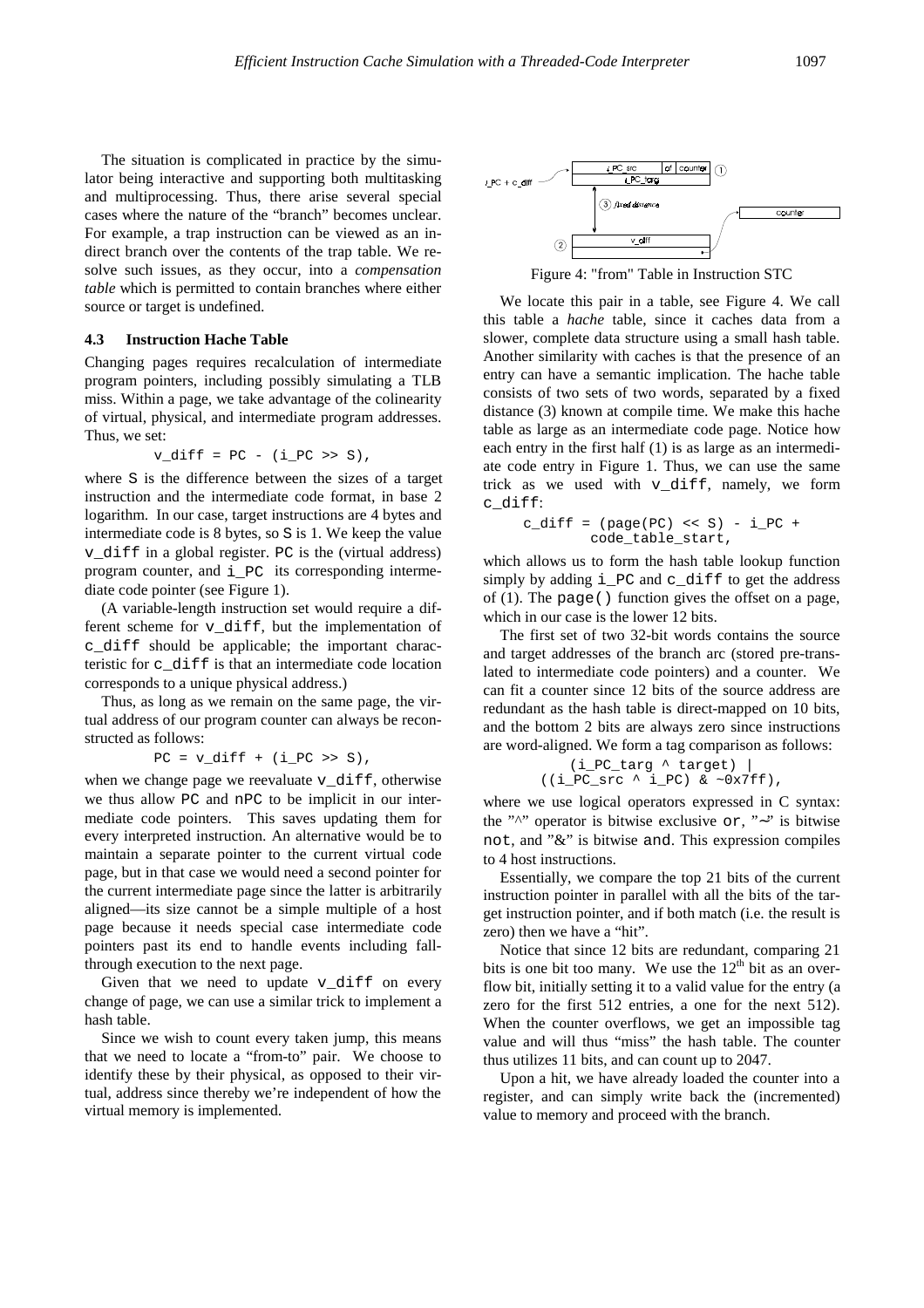```
 1 if (take branch) 2
 2 target = i_PC + offset; 1
 3 (i_PC_src, i_PC_targ) = *(i_PC + c_diff) 1<br>4 i PC src ++;
 \frac{i}{5} i_PC_src ++;<br>5 if ((i PC ta
     if (i_Pc_{\text{target}} \land target) |
         ((i_PC\_src \land i_PC) < \sim 0x7ff) == 0) 5
 6 *(i_PC + c_diff) = i_PC_src; 1
 7 i_PC = i_nPC;<br>8 i nPC = target; 1 1
 \frac{1}{2} i_nPC = target; 1<br>9 dispatch(i PC); 4
9 dispatch(i_PC);<br>10 else
10 else<br>11 do
       do_it_the_slow_way();
12 else
13 i_Pc = i_Pc;
14 i_nPC ++;<br>15 dispatch(
     dispatch(i_PC)
```
Figure 5: Pseudo code for on-page, conditional branch

Entries are put into this table if the following is true for the *target* address:

- it is allowed to execute,
- it is resident in the instruction cache,
- the target address would hit in the branch prediction table, if simulated,
- it has previously been executed, such that a counter has been allocated and the proper data structures set up, and
- the target virtual-to-physical address translation is valid.

The last two points brings us to the second set of words, (2) in Figure 4. This contains a pointer to a main counter for that branch arc. When the table entry is kicked out, we simply accumulate the cached counter into this main counter, making invalidation a cheap operation.

The other word in part (2) of the data structure contains the v\_diff value for the target page. The table thus also caches virtual-to-physical translations. This allows register indirect branches—which are infrequent but for a simulator potentially very expensive—to also use the table.

In summary, this 4-word data structure contains the following information for a specific branch arc:

- intermediate code address of source,
- virtual address of target,
- intermediate code address of target,
- counter, up to 2047 taken branches,
- overflow bit for counter, and
- pointer to a main counter, up to 4 billion taken branches.

The physical addresses of both source and target can be derived from the intermediate code addresses since these are unique in the direction intermediate  $\Rightarrow$  physical (they are not unique in the other direction since the simulator may generate different versions). This translation is done by maintaining a sorted list of intermediate page addresses and using unrolled binary search to locate the entry (Knuth 1973).

Figure 5 shows the pseudo code for simulating an onpage, conditional, program-counter-relative jump instruction. As we noted in the beginning of Section 4, this is the worst common branch case, representing between two-thirds and three-quarters of taken branches.

On line (1) in the listing, some condition triggers the branch, typically simulated condition codes. We first calculate the target instruction, using the parameter *offset* which is part of our intermediate format. We next fetch the 64-bit instruction STC entry (3), increment the embedded counter (4), and perform the parallel tag comparison (5). If we hit in this hash table (5), we first write back the top 32-bits of the instruction STC entry containing the updated counter (6), and finally on lines (7) through (9) complete the branch. The numbers on the right of the listing show the number of host SPARC instructions corresponding to a compiled version of the common path in the listing—a total of 17 instructions. Only 3 of these instructions are memory operations.

# **4.4 Improving Hit Rate**

As with any caching-like structure, collisions are a key concern. The performance of the table as described thus far was poor. We take two steps to improve it, which we describe only briefly for lack of space.

We first introduce a "to" table. It is identical in design to the "from" table in Figure 4, except that source and target addresses change places. This allows us to decide whether the from-to pair is faster to find via the source or target address. This also provides a mechanism to avoid some systematic collisions.

Second, and equally important, we increase the size of the tables significantly, to several thousand entries.

Large ISTC tables become sparse if event frequencies are high—for example when modeling small caches or running programs with high TLB miss rate. We therefore need to handle invalidations efficiently.

Invalidations are primarily one of two types invalidation of all entries for a particular *virtual page;* and the removal of an entry relating to a particular *physical address*.

We currently solve this problem by maintaining completely separate data structures. In the case of virtual invalidations, we are aided by the fact that these can only be relevant for cross-page jumps, since on-page jumps will be implicitly valid by the execution of the source instruction.

We have not found a correspondingly elegant insight for physical invalidations, so currently a binary tree is maintained that is consulted for every addition or removal of a valid instruction cache line. This tree currently absorbs over 10% of execution.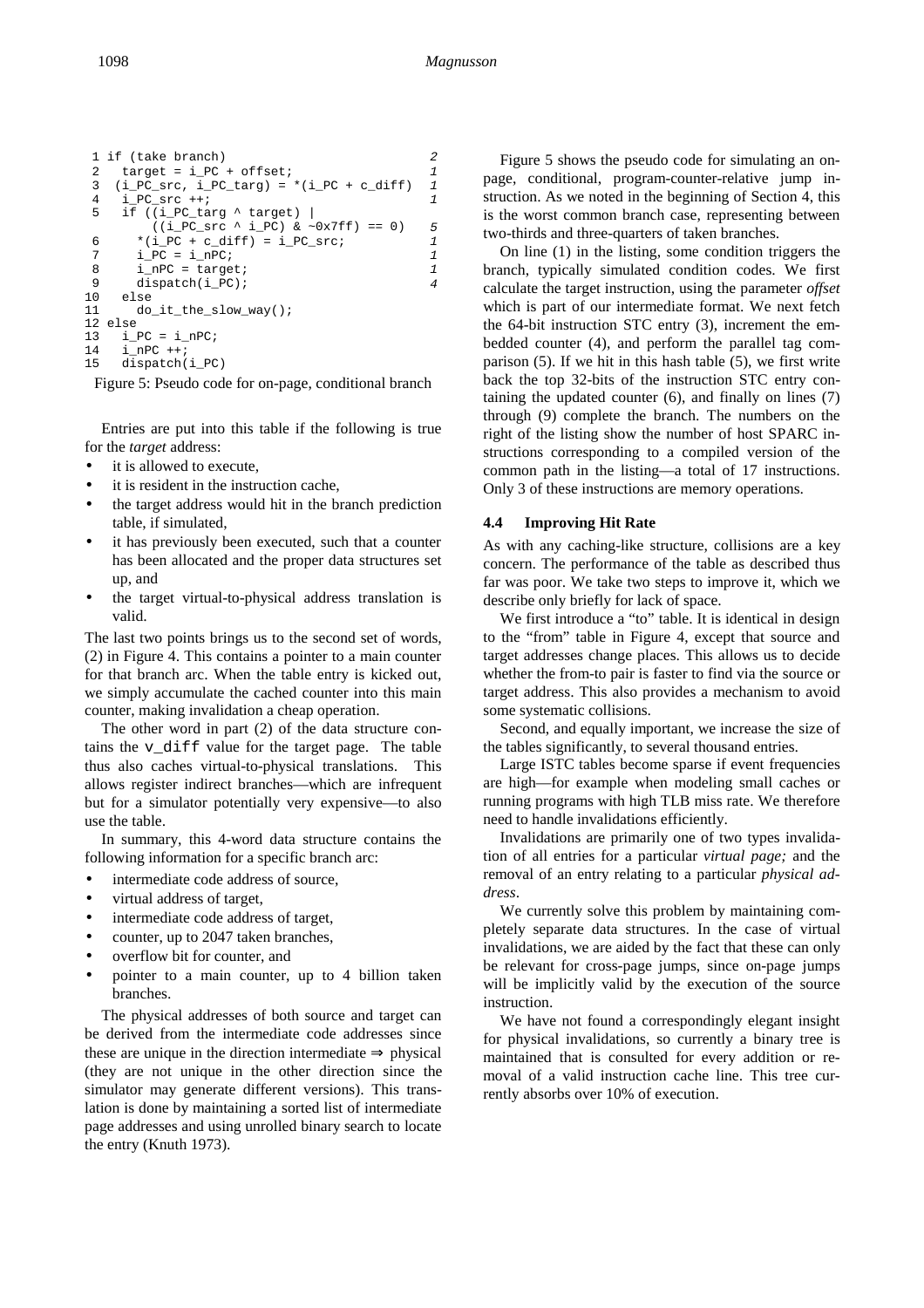|                               | caches   | TLB  | go    | m88ksim | gcc   |      | $\cdot\cdot$<br>ijpeg | perl  | vortex |  |  |  |
|-------------------------------|----------|------|-------|---------|-------|------|-----------------------|-------|--------|--|--|--|
| <b>Native execution (sec)</b> | N/A      | N/A  | 3.2   | 0.5     | 8.1   | 1.0  | 8.3                   | 14.5  | 13.0   |  |  |  |
| <b>Native MIPS</b>            |          |      | 160   | 260     | 150   | 190  | 240                   | 160   | 190    |  |  |  |
| Sim 1 (sec)                   | infinite | 1024 | 84.5  | 19.2    | 267.7 | 33.0 | 216.8                 | 574.5 | 491.8  |  |  |  |
| <b>MIPS</b>                   |          |      | 6.0   | 6.9     | 4.6   | 5.6  | 9.2                   | 4.1   | 4.9    |  |  |  |
| <b>Slowdown</b>               |          |      | x26   | x38     | x33   | x32  | x26                   | x40   | x38    |  |  |  |
| Sim 2 (sec)                   | 16k/20k  | 64   | 137.2 | 23.9    | 584.4 | 52.9 | 257.6                 | 810.1 | 1401.8 |  |  |  |
| <b>MIPS</b>                   |          |      | 3.7   | 5.5     | 2.1   | 3.5  | 7.7                   | 2.9   |        |  |  |  |
| Slowdown                      |          |      | x43   | x48     | x72   | x52  | x31                   | x56   | x108   |  |  |  |

Table 2: SimICS Performance

#### **4.5 Instruction Cache Modeling**

To support instruction cache modeling, we need a second element, in addition to branch target control and profiling. This regards handling fall-through execution across instruction cache line borders.

Again, unfortunately, this is a common operation. In our implementation, we support a granularity of 32 bytes, thus every 8th sequential instruction needs to check that it is permitted to execute.

To implement this, we extend the semantics of our "to" table such that an entry is one of three types: invalid, valid branch arc, and valid instruction cache line crossing. We then insert an artificial instruction in our intermediate code that asserts that the "to" table entry is either a valid branch arc with the instruction cache line as target (in which case it must be valid to fall into), *or* a special cache line crossing entry. The latter will be treated as invalid by the branch handlers. This is done by putting a magic value in v\_diff in the "to" table, corresponding to (2) in Figure 4.

In uniprocessor mode, we simplify this by using the intermediate code to book-keep which instruction cache lines can be crossed (as suggested by Bedichek 1990). This does not work for multiprocessors, however, unless we wish to replicate all intermediate code. This in turn is probably not a good idea since we will rapidly worsen the data cache performance of our host.

### **4.6 Multiple Processors and System Level Code**

Since the design presented in the previous section supports virtual memory and arbitrary execution flow, it therefore supports running system-level software such as operating systems.

It's ability to support multiple processors is a little more subtle. SimICS uses the same intermediate code for all processors within the same physical address space in order to reduce pressure on the host data cache when simulating large multiprocessors. Notice that only a single (global register) value characterizes the instruction cache and branch arc status of a page of intermediate code, namely v\_diff. Therefore, we only need to change v diff upon switching simulated processor. This is fortunate since we wish to have a very low overhead for processor switching so as to allow for finegrained interleaving of events. Currently the cost of

switching processor on SimICS is equivalent to 2 or 3 simulated instructions, which allows simulation runs to have an interleaving on the order of 10-50 "cycles" and remain reasonable efficient. Our design will not significantly worsen this performance.

## **5 EVALUATION**

Table 2 shows the relative performance of SimICS over native execution. The timings were performed on an Ultra Enterprise, with the median of 5 *time* measurements shown (we've omitted *compress* since its native execution time was too small). The table shows a range of performance of 26-108 for different configurations of Sim-ICS. This resonates fairly well with our goal of maintaining the historical performance of SimICS of 50-200 while at the same time adding significant new instrumentation.

We show two different runs of SimICS. The first, Sim 1, is with infinite data and instruction caches, and a very large TLB (1024 entries). Thus in Sim 1 the tables are used to maximum effect. In the second configuration, we simulate small on-chip caches (see Section 3).

All simulation runs generated full profiling of data cache read and write misses, instruction cache misses, TLB misses, and branch arc counts. Execution profiling is included in all runs.

As the caches and the TLB gets smaller, the frequency of expensive events increases and worsens our slowdown. The baseline performance with minimum activity is close to the expected peak performance of the interpreter technique that we use, which is in the vicinity of 20. The performance loss for more realistic resource restrictions remains reasonable. The only benchmark with a slowdown worse than 72 is *vortex,* and this is caused by simulating a realistic TLB. Referring back to Table 1, *vortex* encounters TLB misses every 384 instructions! The poor performance for *vortex* could be improved running *vortex* on SimICS on SimICS (recursively) shows that the data structures being used to handle TLB invalidations behave poorly.

The level of detail provided by the instrumentation during these runs was sufficient to support performance tuning of both parallel and sequential programs (Magnusson and Montelius 1997).